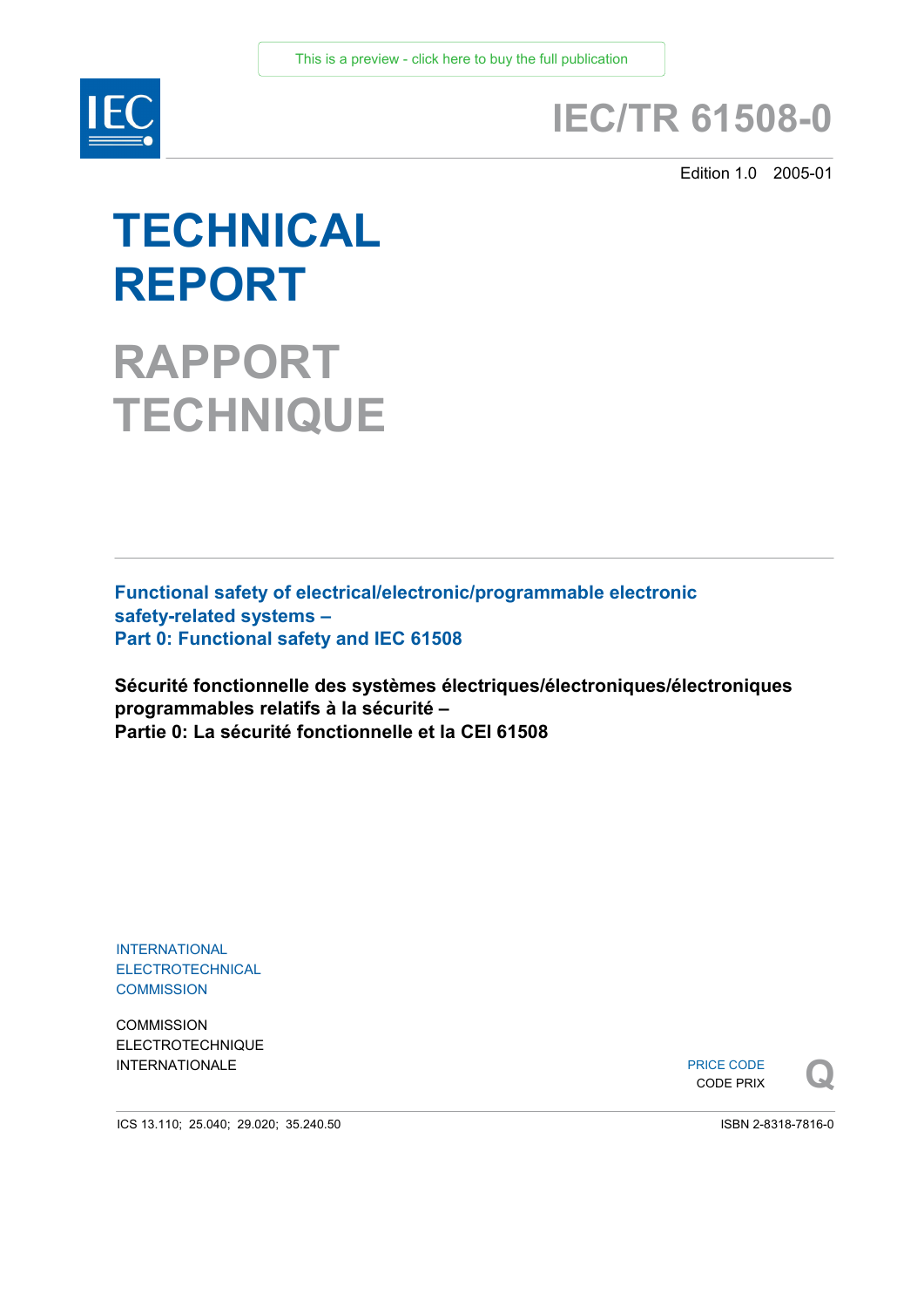$-2-$ 

TR 61508-0 © IEC:2005

## **CONTENTS**

| 1 |      |  |  |  |  |  |
|---|------|--|--|--|--|--|
| 2 |      |  |  |  |  |  |
| 3 |      |  |  |  |  |  |
|   | 3.1  |  |  |  |  |  |
|   | 3.2  |  |  |  |  |  |
|   | 3.3  |  |  |  |  |  |
|   | 3.4  |  |  |  |  |  |
| 4 | IEC. |  |  |  |  |  |
|   | 4.1  |  |  |  |  |  |
|   | 4.2  |  |  |  |  |  |
|   | 4.3  |  |  |  |  |  |
|   | 4.4  |  |  |  |  |  |
|   | 4.5  |  |  |  |  |  |
|   | 4.6  |  |  |  |  |  |
|   | 4.7  |  |  |  |  |  |
|   | 4.8  |  |  |  |  |  |
|   | 4.9  |  |  |  |  |  |
|   |      |  |  |  |  |  |

Annex A (informative) List of frequently asked questions from IEC "functional safety" zone .16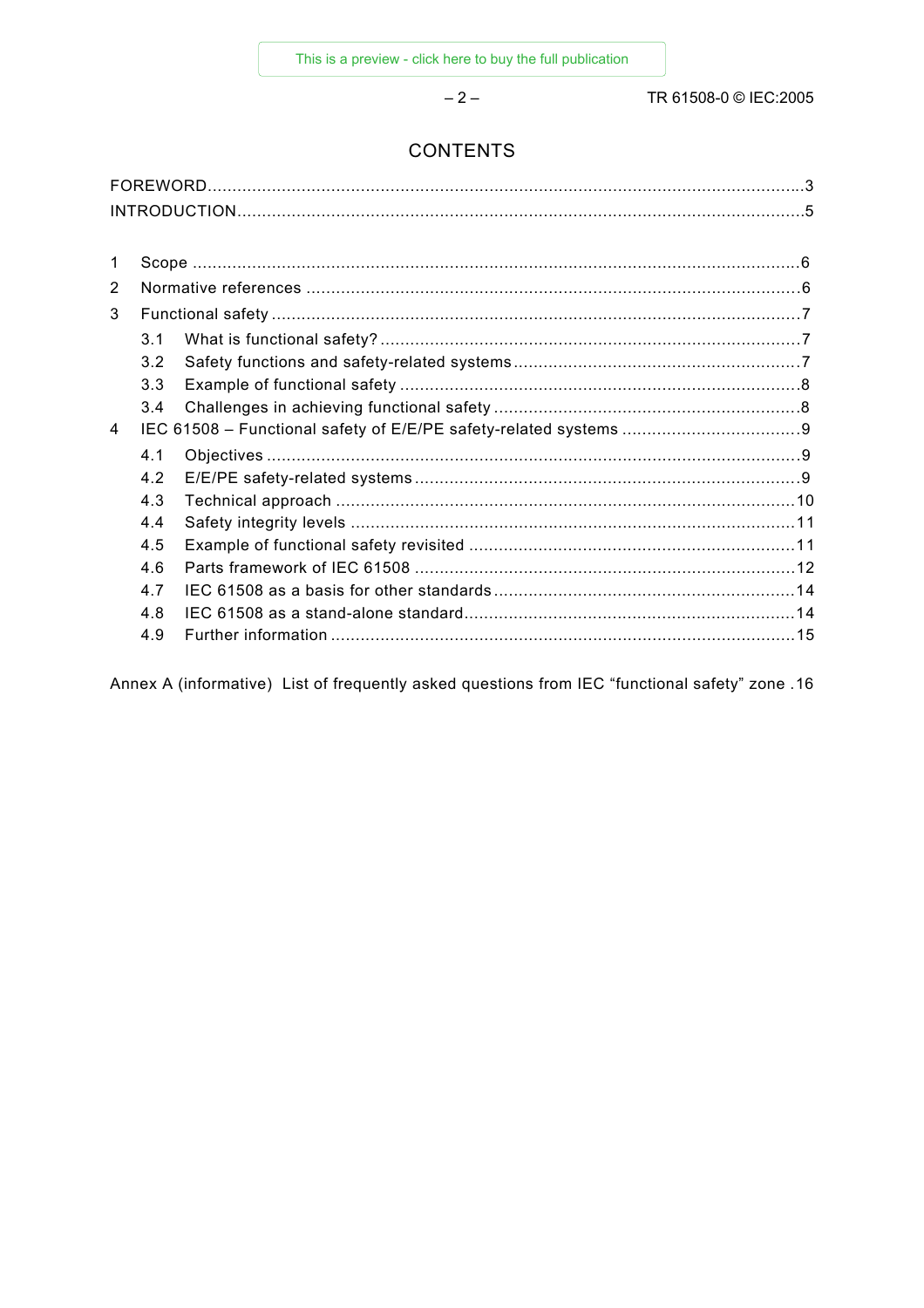TR 61508-0 IEC:2005 – 5 – TR 61508-0 © IEC:2005 – 3 –

## INTERNATIONAL ELECTROTECHNICAL COMMISSION  $\frac{1}{2}$

## **FUNCTIONAL SAFETY OF ELECTRICAL/ELECTRONIC/ PROGRAMMABLE ELECTRONIC SAFETY-RELATED SYSTEMS –**

### **Part 0: Functional safety and IEC 61508**

## FOREWORD

- 1) The International Electrotechnical Commission (IEC) is a worldwide organization for standardization comprising all national electrotechnical committees (IEC National Committees). The object of IEC is to promote international co-operation on all questions concerning standardization in the electrical and electronic fields. To this end and in addition to other activities, IEC publishes International Standards, Technical Specifications, Technical Reports, Publicly Available Specifications (PAS) and Guides (hereafter referred to as "IEC Publication(s)"). Their preparation is entrusted to technical committees; any IEC National Committee interested in the subject dealt with may participate in this preparatory work. International, governmental and nongovernmental organizations liaising with the IEC also participate in this preparation. IEC collaborates closely with the International Organization for Standardization (ISO) in accordance with conditions determined by agreement between the two organizations.
- 2) The formal decisions or agreements of IEC on technical matters express, as nearly as possible, an international consensus of opinion on the relevant subjects since each technical committee has representation from all interested IEC National Committees.
- 3) IEC Publications have the form of recommendations for international use and are accepted by IEC National Committees in that sense. While all reasonable efforts are made to ensure that the technical content of IEC Publications is accurate, IEC cannot be held responsible for the way in which they are used or for any misinterpretation by any end user.
- 4) In order to promote international uniformity, IEC National Committees undertake to apply IEC Publications transparently to the maximum extent possible in their national and regional publications. Any divergence between any IEC Publication and the corresponding national or regional publication shall be clearly indicated in the latter.
- 5) IEC provides no marking procedure to indicate its approval and cannot be rendered responsible for any equipment declared to be in conformity with an IEC Publication.
- 6) All users should ensure that they have the latest edition of this publication.
- 7) No liability shall attach to IEC or its directors, employees, servants or agents including individual experts and members of its technical committees and IEC National Committees for any personal injury, property damage or other damage of any nature whatsoever, whether direct or indirect, or for costs (including legal fees) and expenses arising out of the publication, use of, or reliance upon, this IEC Publication or any other IEC Publications.
- 8) Attention is drawn to the Normative references cited in this publication. Use of the referenced publications is indispensable for the correct application of this publication.
- 9) Attention is drawn to the possibility that some of the elements of this IEC Publication may be the subject of patent rights. IEC shall not be held responsible for identifying any or all such patent rights.

The main task of IEC technical committees is to prepare International Standards. However, a technical committee may propose the publication of a technical report when it has collected data of a different kind from that which is normally published as an International Standard, for example "state of the art".

IEC 61508-0, which is a technical report, has been prepared by subcommittee 65A: System Aspects, of IEC technical committee 65: Industrial-process measurement and control.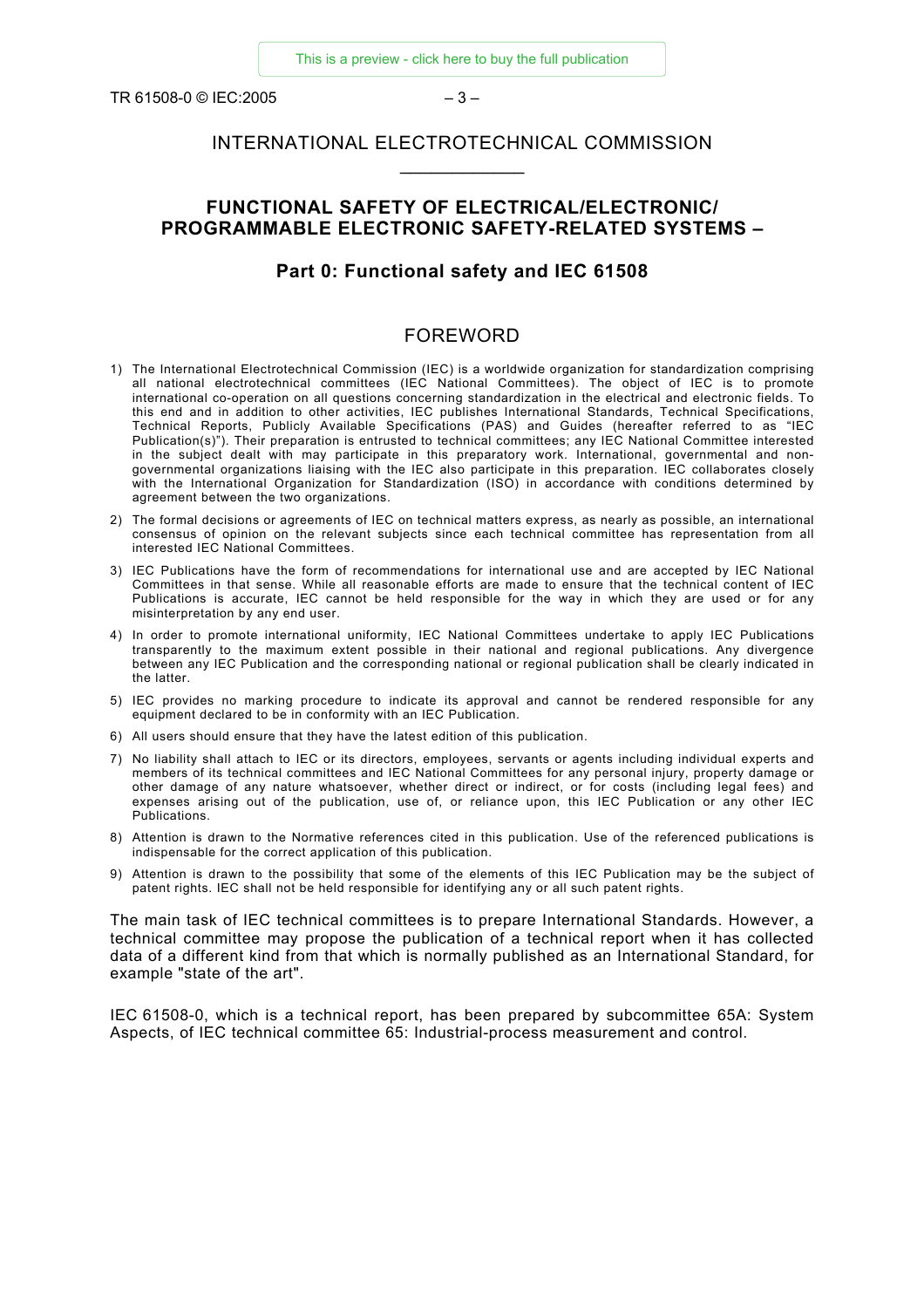$-4-$ 

– 4 – TR 61508-0 © IEC:2005

The text of this technical report is based on the following documents:

| Enguiry draft | Report on voting |
|---------------|------------------|
| 65A/413/DTR   | 65A/422/RVC      |

Full information on the voting for the approval of this technical report can be found in the report on voting indicated in the above table.

This publication has been drafted in accordance with the ISO/IEC Directives, Part 2.

The parts of this publication, IEC 61508, under the general title *Functional safety of electrical/ electronic/programmable electronic safety-related systems* are listed in 4.6.

The committee has decided that the contents of this publication will remain unchanged until the maintenance result date indicated on the IEC web site under "http://webstore.iec.ch" in the data related to the specific publication. At this date, the publication will be

- reconfirmed;
- withdrawn;
- replaced by a revised edition, or
- amended.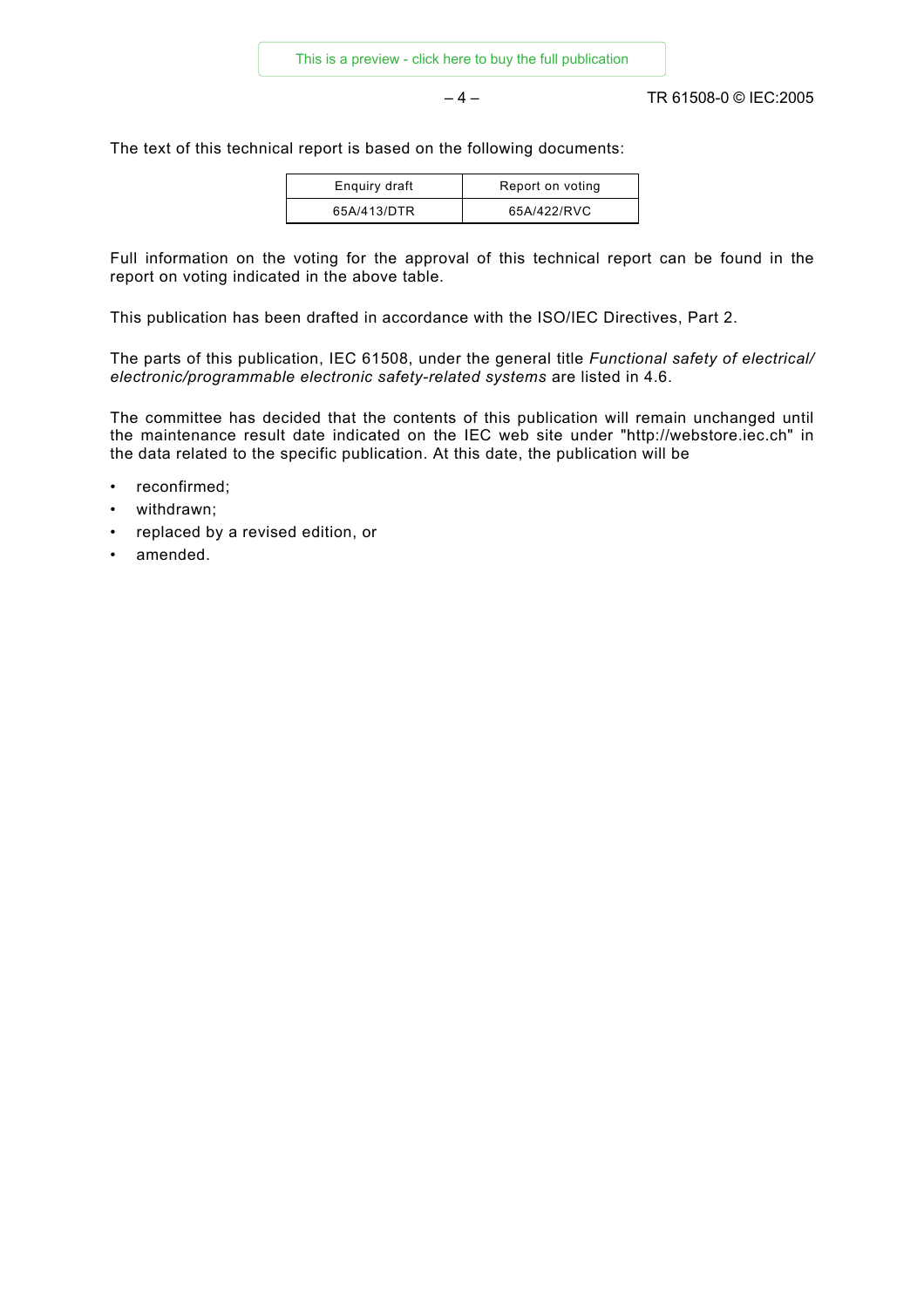$TR 61508-0 @ IEC:2005$  – 5 –

## INTRODUCTION

The purpose of this Technical Report is to introduce the concept of functional safety and to give an overview of the IEC 61508 series of standards.

You should read it if you are:

- wondering whether IEC 61508 applies to you,
- involved in the development of electrical, electronic or programmable electronic systems which may have safety implications, or
- drafting any other standard where functional safety is a relevant factor.

Clause 3 of this document gives an informal definition of functional safety, describes the relationship between safety functions, safety integrity and safety-related systems, gives an example of how functional safety requirements are derived, and lists some of the challenges in achieving functional safety in electrical, electronic or programmable electronic systems. Clause 4 gives details of IEC 61508, which provides an approach for achieving functional safety. The clause describes the standard's objectives, technical approach and parts framework. It explains that IEC 61508 can be applied as is to a large range of industrial applications and yet also provides a basis for many other standards.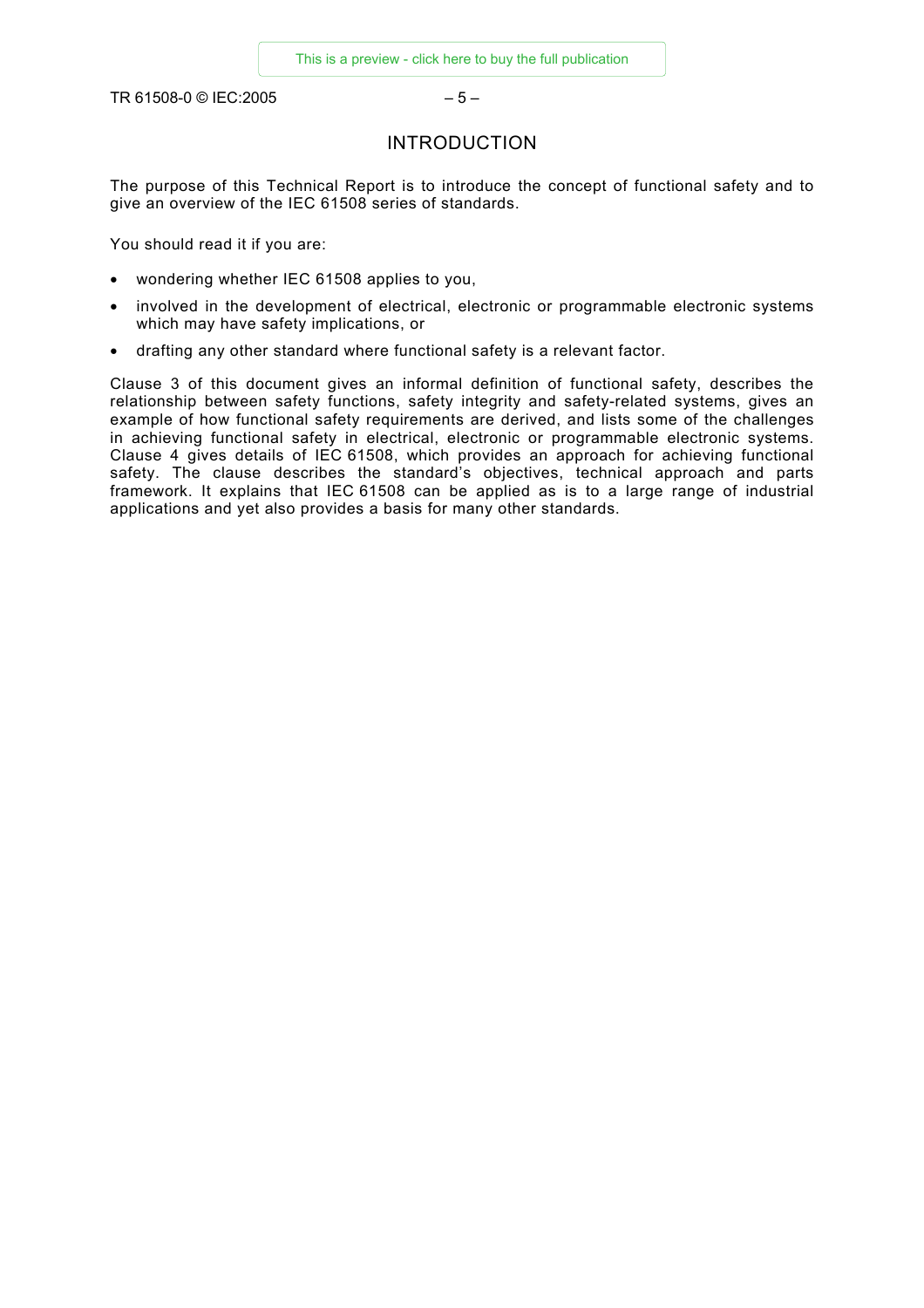$-6-$ 

## **FUNCTIONAL SAFETY OF ELECTRICAL/ELECTRONIC/ PROGRAMMABLE ELECTRONIC SAFETY-RELATED SYSTEMS –**

## **Part 0: Functional safety and IEC 61508**

#### **1 Scope**

This Technical Report introduces the concept of functional safety and gives an overview of the IEC 61508 series.

#### **2 Normative references**

The following referenced documents are indispensable for the application of this document. For dated references, only the edition cited applies. For undated references, the latest edition of the referenced document (including any amendments) applies.

IEC 61508-1:1998, *Functional safety of electrical/electronic/programmable electronic safetyrelated systems – Part 1: General requirements*

IEC 61508-2:2000, *Functional safety of electrical/electronic/programmable electronic safetyrelated systems – Part 2: Requirements for electrical/electronic/programmable electronic safety-related systems*

IEC 61508-3:1998, *Functional safety of electrical/electronic/programmable electronic safetyrelated systems – Part 3: Software requirements*

IEC 61508-4:1998, *Functional safety of electrical/electronic/programmable electronic safetyrelated systems – Part 4: Definitions and abbreviations*

IEC 61508-5:1998, *Functional safety of electrical/electronic/programmable electronic safetyrelated systems – Part 5: Examples of methods for the determination of safety integrity levels*

IEC 61508-6:2000, *Functional safety of electrical/electronic/programmable electronic safetyrelated systems – Part 6: Guidelines on the application of IEC 61508-2 and IEC 61508-3*

IEC 61508-7:2000, *Functional safety of electrical/electronic/programmable electronic safetyrelated systems – Part 7: Overview of techniques and measures*

IEC Guide 104, *The preparation of safety publications and the use of basic safety publications and group safety publications*

ISO/IEC Guide 51, *Safety aspects – Guidelines for their inclusion in standards*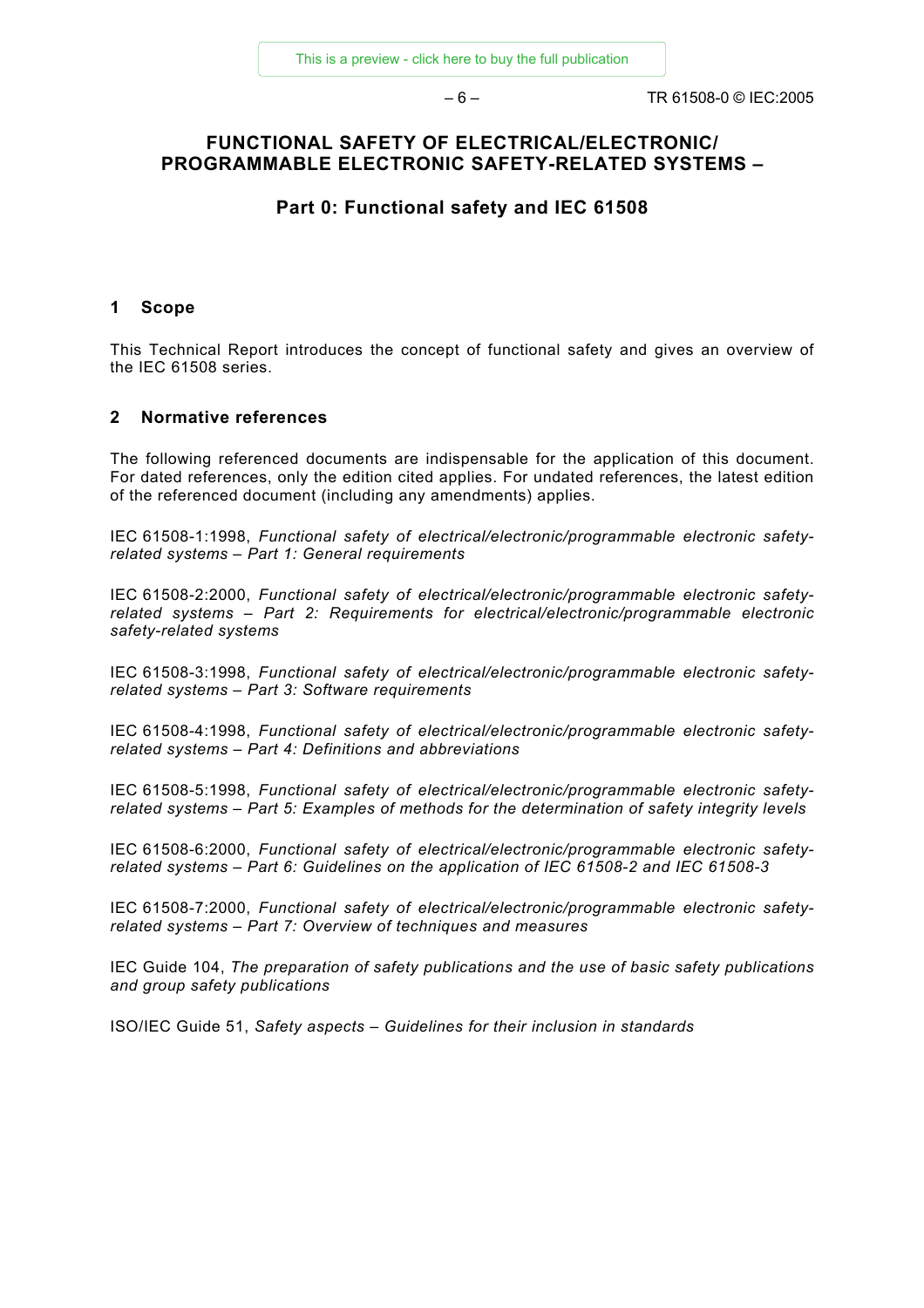– 2 – TR 61508-0 CEI:2005 – 18 – TR 61508-0 © CEI:2005

## SOMMAIRE

| 1              |     |                                                                                 |  |  |  |  |  |
|----------------|-----|---------------------------------------------------------------------------------|--|--|--|--|--|
|                |     |                                                                                 |  |  |  |  |  |
| 2              |     |                                                                                 |  |  |  |  |  |
| 3              |     |                                                                                 |  |  |  |  |  |
|                | 3.1 |                                                                                 |  |  |  |  |  |
|                | 3.2 |                                                                                 |  |  |  |  |  |
|                | 3.3 |                                                                                 |  |  |  |  |  |
|                | 3.4 |                                                                                 |  |  |  |  |  |
| $\overline{4}$ |     | CEI 61508 - Sécurité fonctionnelle des systèmes E/E/PE relatifs à la sécurité25 |  |  |  |  |  |
|                | 4.1 |                                                                                 |  |  |  |  |  |
|                | 4.2 |                                                                                 |  |  |  |  |  |
|                | 4.3 |                                                                                 |  |  |  |  |  |
|                | 4.4 |                                                                                 |  |  |  |  |  |
|                | 4.5 |                                                                                 |  |  |  |  |  |
|                | 4.6 |                                                                                 |  |  |  |  |  |
|                | 4.7 |                                                                                 |  |  |  |  |  |
|                | 4.8 |                                                                                 |  |  |  |  |  |
|                | 4.9 |                                                                                 |  |  |  |  |  |
|                |     |                                                                                 |  |  |  |  |  |

|  |  | Annexe A (informative) Liste de questions fréquemment posées, tirée de la zone |  |
|--|--|--------------------------------------------------------------------------------|--|
|  |  |                                                                                |  |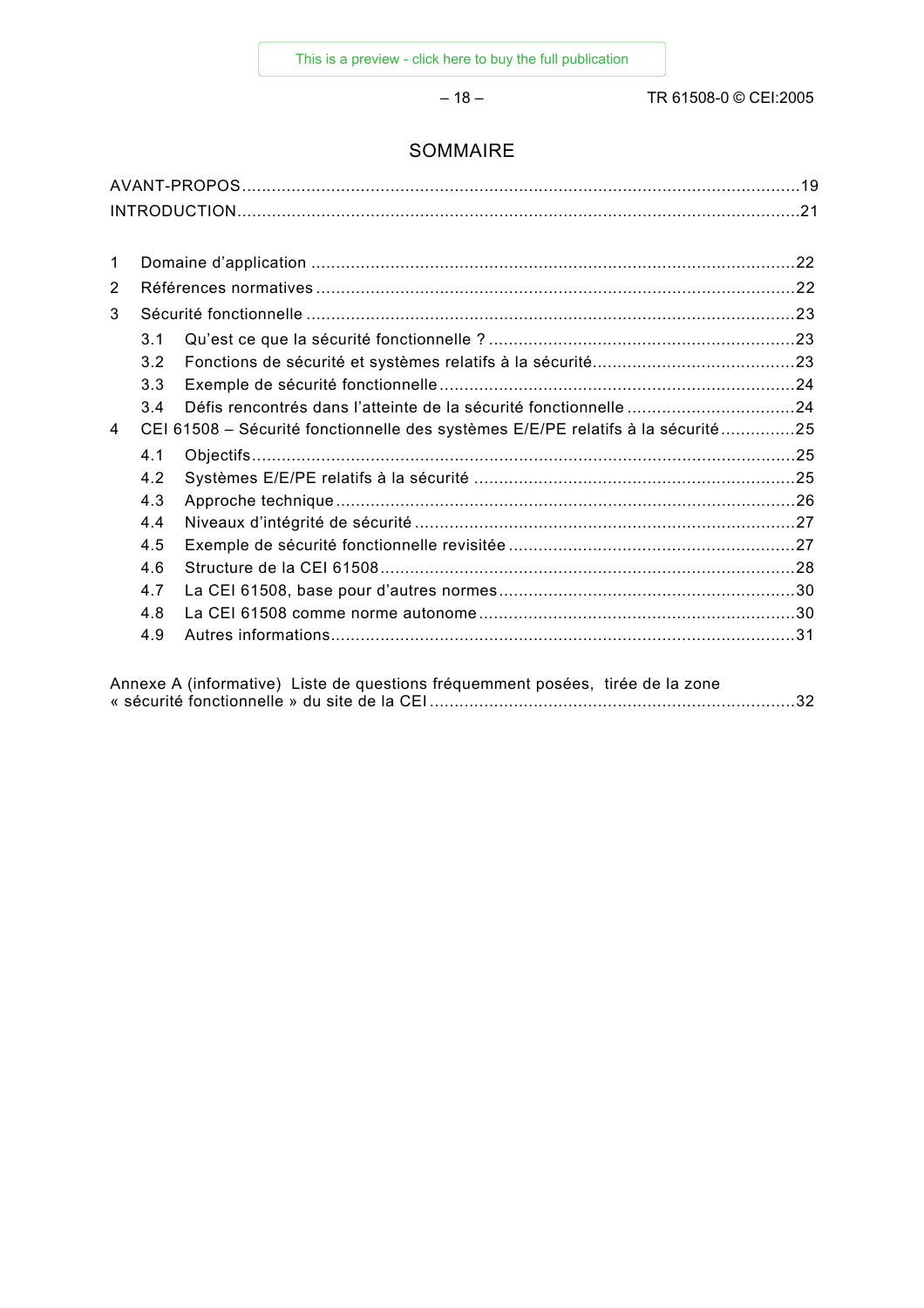– 4 – TR 61508-0 CEI:2005 TR 61508-0 © CEI:2005 – 19 –

## COMMISSION ÉLECTROTECHNIQUE INTERNATIONALE  $\frac{1}{2}$

## **SÉCURITÉ FONCTIONNELLE DES SYSTÈMES ÉLECTRIQUES/ÉLECTRONIQUES/ÉLECTRONIQUES PROGRAMMABLES RELATIFS A LA SÉCURITÉ –**

## **Partie 0: La sécurité fonctionnelle et la CEI 61508**

## AVANT-PROPOS

- 1) La Commission Electrotechnique Internationale (CEI) est une organisation mondiale de normalisation composée de l'ensemble des comités électrotechniques nationaux (Comités nationaux de la CEI). La CEI a pour objet de favoriser la coopération internationale pour toutes les questions de normalisation dans les domaines de l'électricité et de l'électronique. A cet effet, la CEI – entre autres activités – publie des Normes internationales, des Spécifications techniques, des Rapports techniques, des Spécifications accessibles au public (PAS) et des Guides (ci-après dénommés "Publication(s) de la CEI"). Leur élaboration est confiée à des comités d'études, aux travaux desquels tout Comité national intéressé par le sujet traité peut participer. Les organisations internationales, gouvernementales et non gouvernementales, en liaison avec la CEI, participent également aux travaux. La CEI collabore étroitement avec l'Organisation Internationale de Normalisation (ISO), selon des conditions fixées par accord entre les deux organisations.
- 2) Les décisions ou accords officiels de la CEI concernant les questions techniques représentent, dans la mesure du possible, un accord international sur les sujets étudiés, étant donné que les Comités nationaux de la CEI intéressés sont représentés dans chaque comité d'études.
- 3) Les Publications de la CEI se présentent sous la forme de recommandations internationales et sont agréées comme telles par les Comités nationaux de la CEI. Tous les efforts raisonnables sont entrepris afin que la CEI s'assure de l'exactitude du contenu technique de ses publications; la CEI ne peut pas être tenue responsable de l'éventuelle mauvaise utilisation ou interprétation qui en est faite par un quelconque utilisateur final.
- 4) Dans le but d'encourager l'uniformité internationale, les Comités nationaux de la CEI s'engagent, dans toute la mesure possible, à appliquer de façon transparente les Publications de la CEI dans leurs publications nationales et régionales. Toutes divergences entre toutes Publications de la CEI et toutes publications nationales ou régionales correspondantes doivent être indiquées en termes clairs dans ces dernières.
- 5) La CEI n'a prévu aucune procédure de marquage valant indication d'approbation et n'engage pas sa responsabilité pour les équipements déclarés conformes à une de ses Publications.
- 6) Tous les utilisateurs doivent s'assurer qu'ils sont en possession de la dernière édition de cette publication.
- 7) Aucune responsabilité ne doit être imputée à la CEI, à ses administrateurs, employés, auxiliaires ou mandataires, y compris ses experts particuliers et les membres de ses comités d'études et des Comités nationaux de la CEI, pour tout préjudice causé en cas de dommages corporels et matériels, ou de tout autre dommage de quelque nature que ce soit, directe ou indirecte, ou pour supporter les coûts (y compris les frais de justice) et les dépenses découlant de la publication ou de l'utilisation de cette Publication de la CEI ou de toute autre Publication de la CEI, ou au crédit qui lui est accordé.
- 8) L'attention est attirée sur les références normatives citées dans cette publication. L'utilisation de publications référencées est obligatoire pour une application correcte de la présente publication.
- 9) L'attention est attirée sur le fait que certains des éléments de la présente Publication de la CEI peuvent faire l'objet de droits de propriété intellectuelle ou de droits analogues. La CEI ne saurait être tenue pour responsable de ne pas avoir identifié de tels droits de propriété et de ne pas avoir signalé leur existence.

La tâche principale des comités d'études de la CEI est l'élaboration des Normes internationales. Toutefois, un comité d'études peut proposer la publication d'un rapport technique lorsqu'il a réuni des données de nature différente de celles qui sont normalement publiées comme Normes internationales, cela pouvant comprendre, par exemple, des informations sur l'état de la technique.

La CEI 61508-0, qui est un rapport technique, a été établie par le sous-comité 65a: Aspects systèmes, du comité d'études 65 de la CEI: Mesure et commande dans les processus industriels.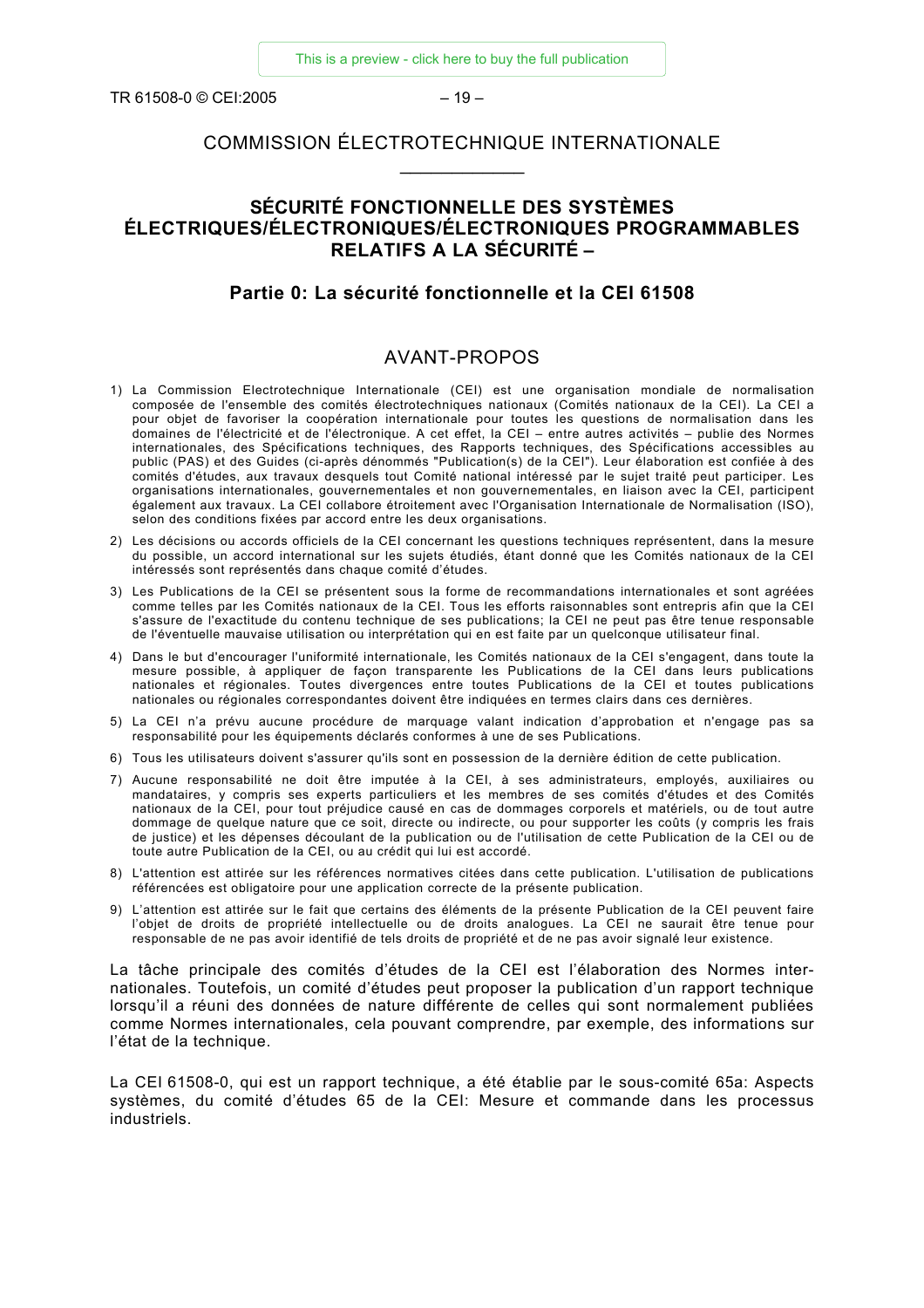$-20 -$  TR 61508-0 © CEI:2005

Le texte de ce rapport technique est issu des documents suivants:

| Projet d'enquête | Rapport de vote |
|------------------|-----------------|
| 65A/413/DTR      | 65A/422/RVC     |

Le rapport de vote indiqué dans le tableau ci-dessus donne toute information sur le vote ayant abouti à l'approbation de ce rapport technique.

Cette publication a été rédigée selon les Directives ISO/CEI, Partie 2.

Les parties de cette publication, la CEI 61508, présentées sous le titre général *Sécurité fonctionnelle des systèmes électriques/électroniques/ électroniques programmables relatifs à la sécurité* sont données en 4.6.

Le comité a décidé que le contenu de cette publication ne sera pas modifié avant la date de maintenance indiquée sur le site web de la CEI sous «http://webstore.iec.ch» dans les données relatives à la publication recherchée. A cette date, la publication sera

- reconduite;
- supprimée;
- remplacée par une édition révisée, ou
- amendée.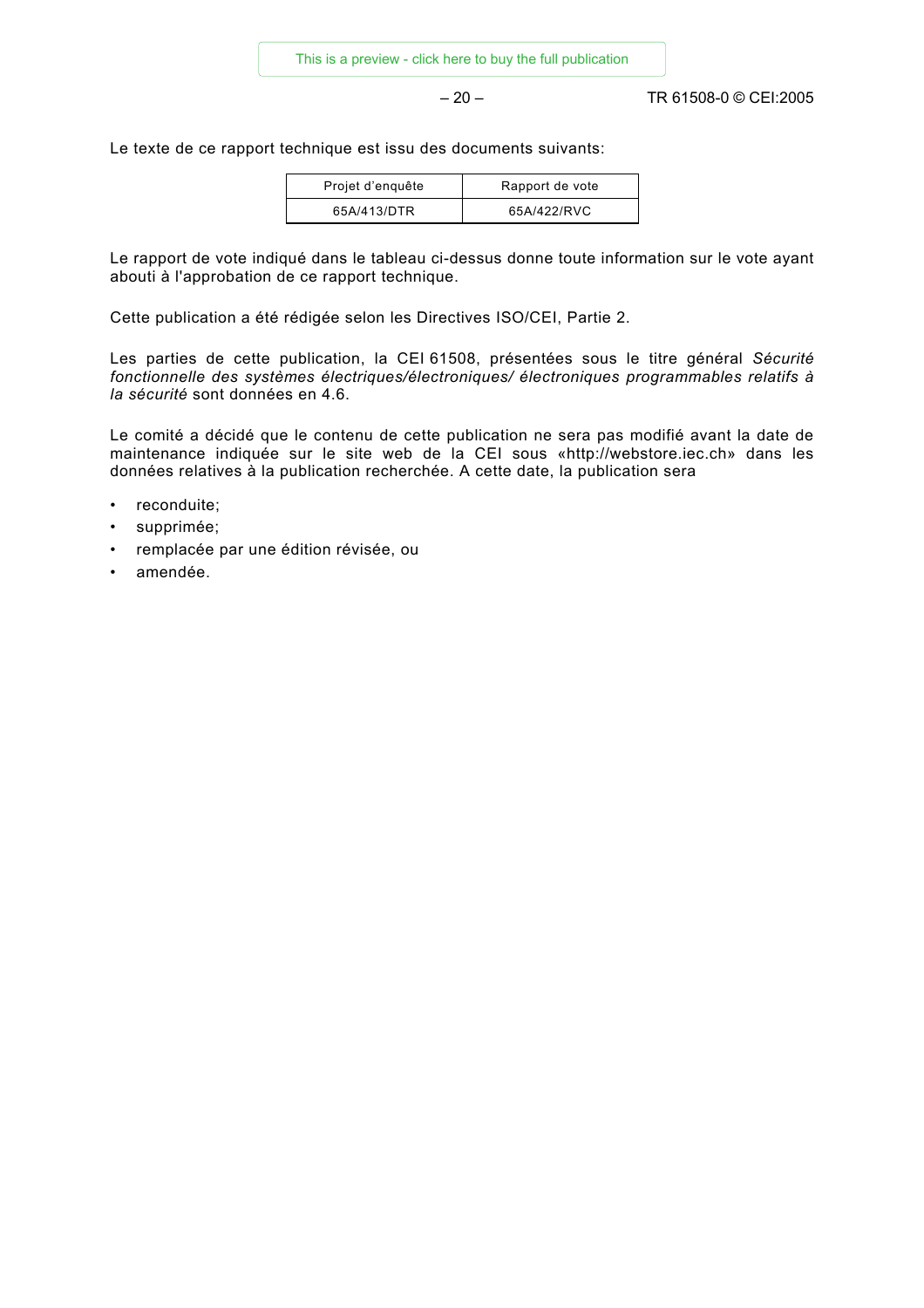– 8 – TR 61508-0 CEI:2005 TR 61508-0 © CEI:2005 – 21 –

## INTRODUCTION

L'objet de ce rapport technique est d'introduire le concept de sécurité fonctionnelle et de donner une vue d'ensemble de la série de normes CEI 61508.

Il convient de lire ce document dans les cas suivants:

- si vous voulez savoir comment la CEI 61508 s'applique à vous,
- si vous êtes impliqués dans le développement de systèmes électriques, électroniques ou électroniques programmables qui on trait à la sécurité,
- si vous participez à l'élaboration d'autres normes pour lesquelles la sécurité fonctionnelle est un élément pertinent.

L'Article 3 de ce document donne une définition informelle de la sécurité fonctionnelle, décrit les relations entre les fonctions de sécurité, l'intégrité de sécurité et les systèmes relatifs à la sécurité, donne un exemple de comment les exigences de sécurité fonctionnelle sont déduites et liste en partie les points à surmonter pour atteindre la sécurité fonctionnelle dans les systèmes électriques, électroniques et électroniques programmables. L'Article 4 donne des détails sur la CEI 61508, qui procure une approche pour l'atteinte de la sécurité fonctionnelle. L'article décrit les objectifs de la norme, l'approche technique et la structure en différentes parties. Il explique que la CEI 61508 peut être appliquée en l'état à un large éventail d'applications industrielles et qu'elle fournit une base à beaucoup d'autres normes.